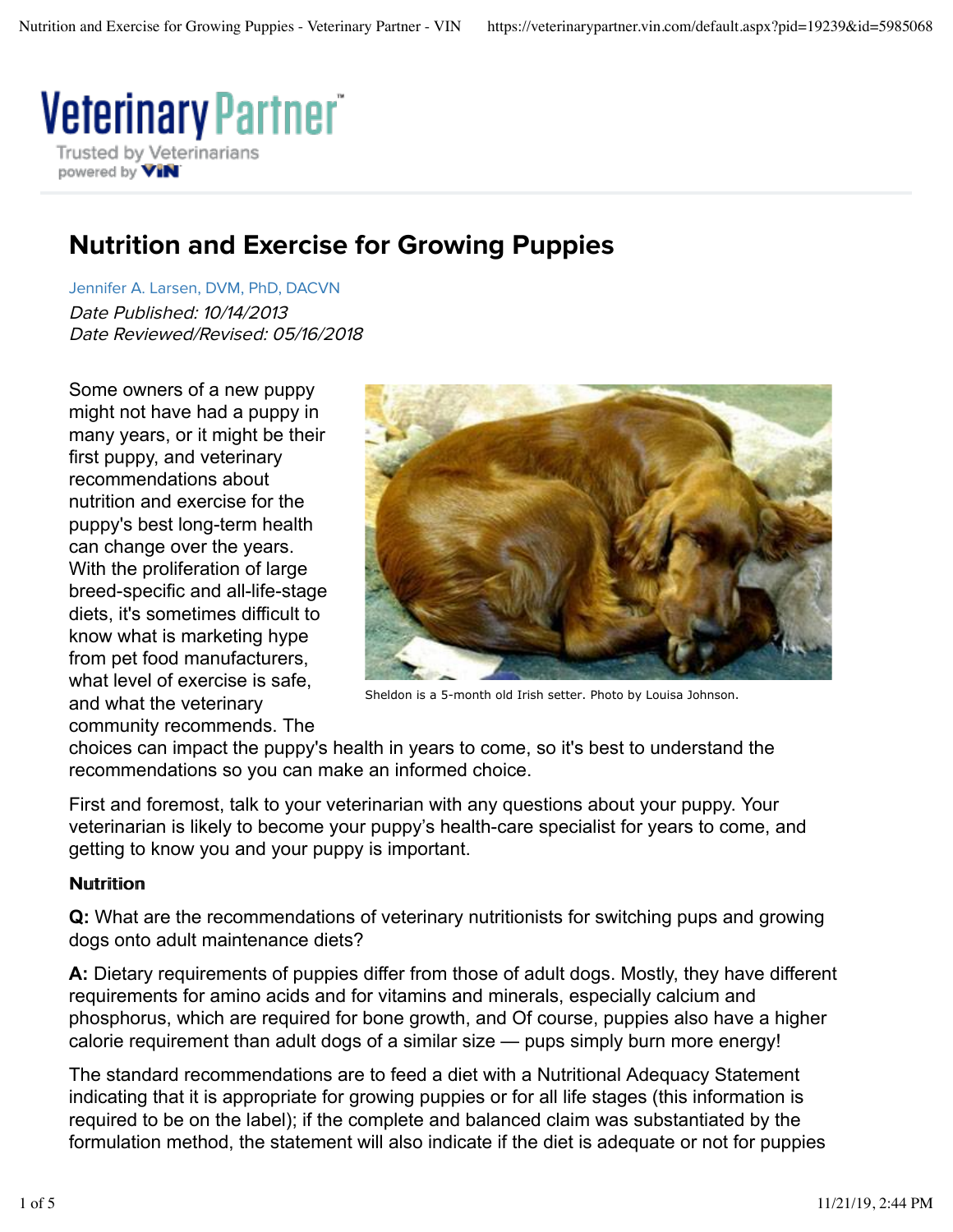expected to be > 70 lb adults. Diets that have successfully passed feeding trials as indicated by the Nutritional Adequacy Statement will not include the breed size distinction.

Regardless, an appropriate diet for growth should be fed until the dog reaches approximately 80% of the anticipated adult size. This generally occurs by 12 months of age for small and medium-breed dogs, and by 18-24 months for large and giant-breed dogs. Current conventional recommendations are to feed growth diets until this time, but feeding such a diet for a longer period will not be harmful. Care should be taken to ensure the dog maintains an ideal (lean) body condition, so keep in mind that growth diets may be fairly energy dense and could contribute to unwanted weight gain.

**Q:** Is it necessary to feed puppies "puppy food" and adult dogs "adult maintenance food?"

**A:** Yes – puppies have distinct nutritional needs. However, checking the Nutritional Adequacy Statement on the label is the best way to determine if the diet is appropriate for the specified life stage. Some foods marketed as maintenance diets based on the name or other front panel information are appropriate for "all life stages" as specified by the Nutritional Adequacy Statement on the back or side of the package.

**Q:** What is the difference between "regular" and "large-breed" growth diets?

**A:** The major differences between regular and large-breed growth diets are the energy density and calcium content. Large-breed growth diets are typically lower in calcium and are less energy dense in order to reduce the risk of overfeeding, which will lead to obesity – an all-too-common problem in today's pets. Being overweight is an important risk factor for developmental orthopedic disease. In most cases, nutritionists recommend a food that has passed the



A litter of Great Dane puppies. Photo courtesy of Sharon Gwaltney-Brant.

Association of American Feed Control Officials (AAFCO) feeding trials for growth that is made by a reputable pet-food company and marketed specifically for large-breed or giantbreed growth, or that has a Nutritional Adequacy Statement indicating that the diet is formulated for puppies expected to be less than 70 lb adults. All puppies should be kept lean throughout growth and beyond to promote health and longevity.

**Q:** Can I harm my puppy by feeding an adult diet earlier than recommended? I need to limit calories by switching my giant-breed dog over to adult food at 6 months of age to reduce the growth rate.

**A:** Puppies require growth diets to meet their needs. The broad category of "adult" diets encompasses a wide range of energy densities and nutrient profiles, so this advice is too vague to be useful and may be harmful.

There are two specific reasons why this approach is not recommended. The first is that adult diets often have calcium-phosphorus ratios, or absolute amounts of these minerals (as well as other essential nutrients), that are inappropriate for growing giant-breed dogs. This can affect bone development in these breeds, who are still undergoing rapid growth at 6 months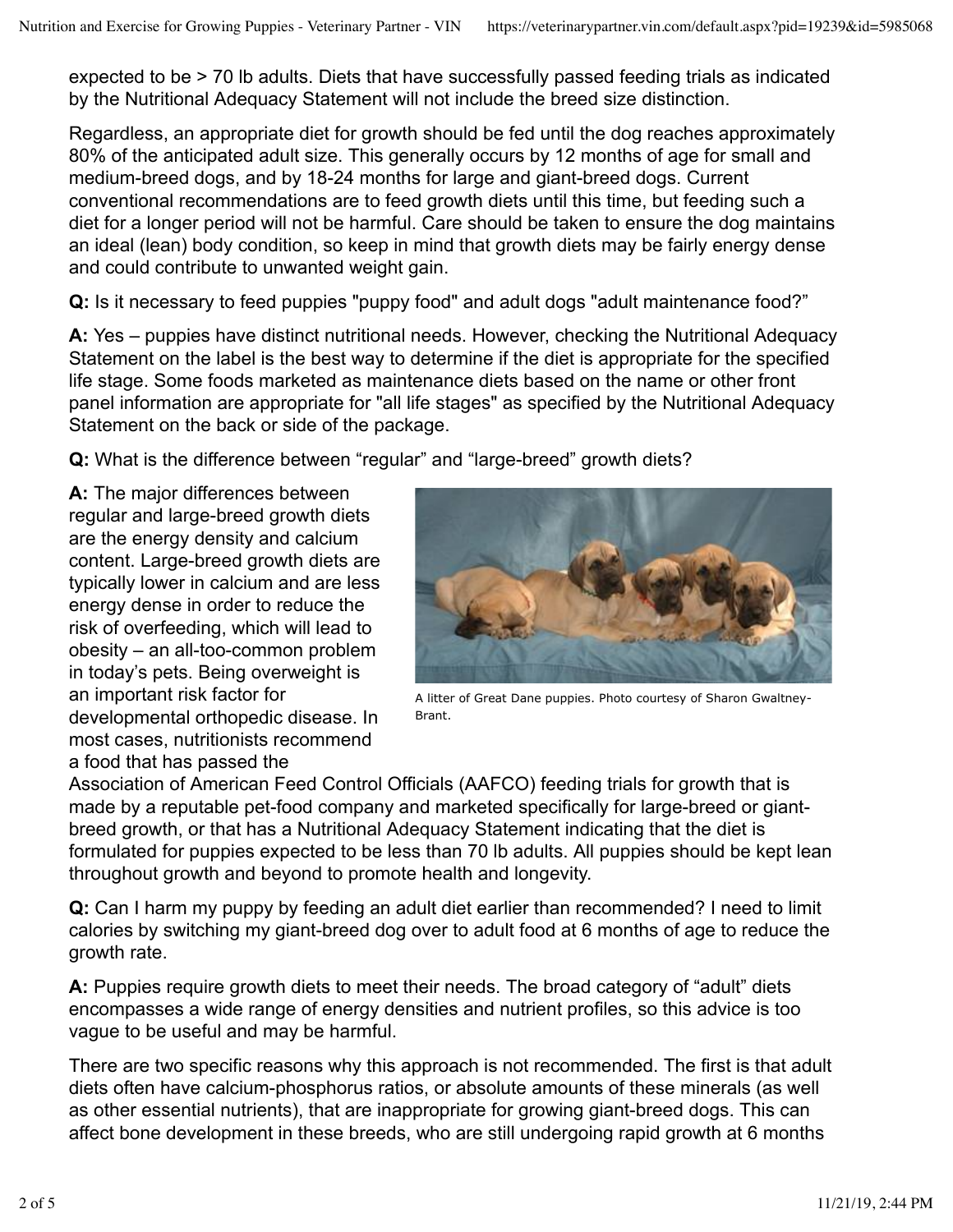## and beyond.

The second reason is that diets marketed as adult foods may be as (or more!) energy-dense as those marketed as puppy diets, especially if they are formulated to meet AAFCO nutrient profiles for all life stages (which is the same as growth/gestation/lactation formulations). It is best to simply control the calories consumed by regularly assessing the puppy's body condition and appropriately adjusting the amount fed to maintain leanness.

The recommendation to switch to adult foods at 6 months of age, or to use adult foods for large and giant breed puppies, is outdated and potentially very harmful. Large-breed growth diets, which have been specifically created to help reduce overfeeding as well as meet the requirements of growing large-breed dogs, should be used.

**Q:** How can I limit calorie intake in my growing giant-breed puppy to reduce the growth rate?

**A:** The easiest way is to adjust the amount of the growth diet. The correct amount of food is the amount that allows the growing dog to maintain a lean body condition score of 4/9 based on the guide originally developed by Purina. Learn to assess your puppy's body condition score (BCS) regularly and adjust the amount fed accordingly. This ensures that nutritional requirements are met but that growth is controlled to reduce the risk of developmental orthopedic disease. Not only do calorie needs change throughout growth, but growth rates and energy needs also vary between individual dogs, even siblings, so it's best to choose a starting point and then adjust the diet to an individual puppy based on BCS.

**Q:** What should I do if my puppy already has developmental orthopedic disease?

**A:** If you are concerned your puppy has developmental orthopedic disease, the diet should be carefully evaluated and adjusted if necessary. Your veterinarian will be able to help confirm or allay your concerns, and can consult or recommend a consultation with a boardcertified veterinary nutritionist for advice if necessary. Your veterinarian is also best able to help correct the orthopedic problem.

**Q:** What should I do if my puppy is overweight or obese?

**A:** Feed slightly less and increase low-impact activity such as swimming or leash walking. In most cases, reducing calorie intake while continuing to feed the large-breed growth diet should allow the dog to return to a normal body condition while maintaining appropriate balances of other nutrients. Specifically designed weight-loss diets are generally only recommended for adult dogs. If severe calorie restriction is necessary, this should be done in consultation with a board-certified veterinary nutritionist or your veterinarian. For these reasons, prevention is preferred.

**Q:** Are there any home-made diets that I can give to my large-breed puppy?

**A:** Not if you are looking for an off-the-shelf or out-of-the-book home-made diet. There is too much potential for error in estimating calcium and phosphorus as well as other essential nutrients. Several studies have shown that general recipes found in books or online are nutritionally inadequate which may result in potentially severe orthopedic disease and permanent disfigurement when fed during growth. In addition, home-made diets are more expensive compared to commercial options, and require significant investments in time, effort, and space. If you are serious about feeding a balanced and appropriate home-made diet, consult with a board-certified veterinary nutritionist to formulate a customized recipe for your specific pet. Using a generic diet recipe is a recipe for disaster!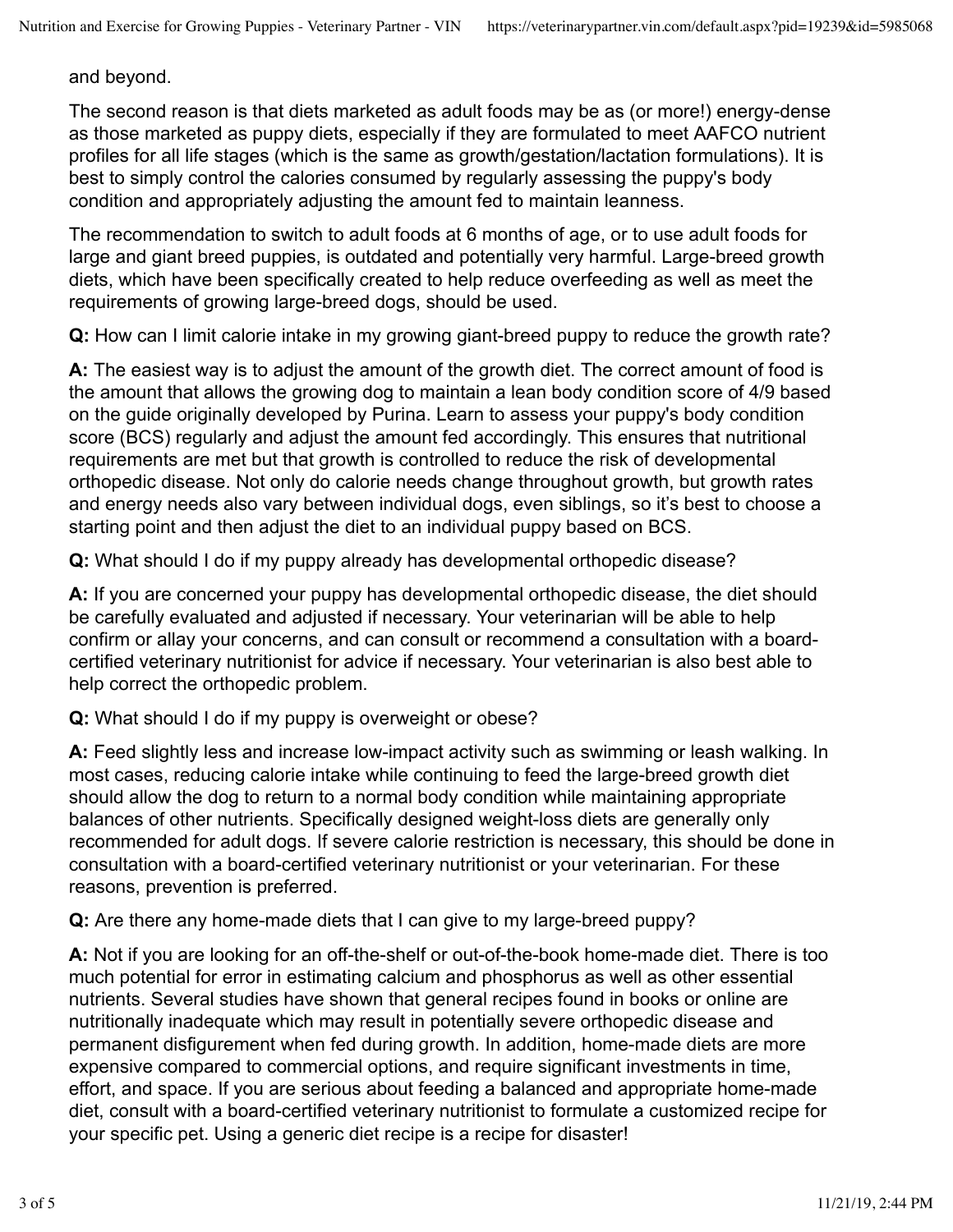## **Exercise**

**Q:** I want to take my large-breed puppy jogging or running. When is it safe for the puppy to go running?

**A:** There are no hard and fast rules for exercising growing large-breed puppies. And there is even less scientific data supporting specific exercise loads in growing dogs. Therefore, common sense should prevail.

Most young dogs (5-12 months) have enough energy to keep up with a person jogging, but not enough brains to know when to stop, so they would just keep going until they dropped



Photo Courtesy Deposit Photos

– they're like teenagers! Running and jogging is forced exercise for dogs; forced exercise is anything beyond what the puppy would do when playing with dogs of the same age.

Unfortunately, the stresses that forced exercise places on a growing and immature skeletal system may result in long-term damage. Dogs with a predisposition to osteochondritis dessicans or hip dysplasia who are restricted in their level of exercise during development have less severe issues than those given unlimited exercise. Since many of the larger breeds suffer from these joint diseases, it seems prudent to wait until growth plates close before subjecting them to vigorous or forced exercise.

In most of these breeds, the growth plates close around 12 months. Waiting until these dogs are 12-15 months old, which allows adequate skeletal development, will allow you to enjoy many more years of exercising with your dog than you would if you allow risky activities such as excessive running and jumping.

One reasonable analogy is that a 5 to 6 month old dog is biologically equivalent to an 8 to 12 year-old child (i.e., a pre-pubescent). It is unreasonable to expect an 8-year-old child to run 3 to 5 miles per day with an adult at a pace of 8 minutes per mile. Another similar analogy is the horse industry, which races 2-year old horses. The risk of carpal and other injuries in horses forced to gallop as 2-year olds is substantially higher than in 3-year olds because of immature growth plates and cartilage.

**Q:** What exercise is appropriate for my growing large-breed puppy?

**A:** Puppies and growing dogs should not be forced to exercise. Remember, forced exercise is anything beyond what the puppy would do when playing with dogs of the same age. Thus, a 4-month-old dog running fences with adult dogs would be considered forced exercise. Similarly, running with people is forced exercise, as is excessive stick-chasing or disc catching. Swimming, however, is not stressful on joints or bones, so dogs can be physically conditioned by appropriate and supervised swimming sessions. Also, remember that mental effort is very rewarding to a puppy and can be tiring as well – allowing exploration by scent and of course training are good ways to enrich and entertain your puppy.